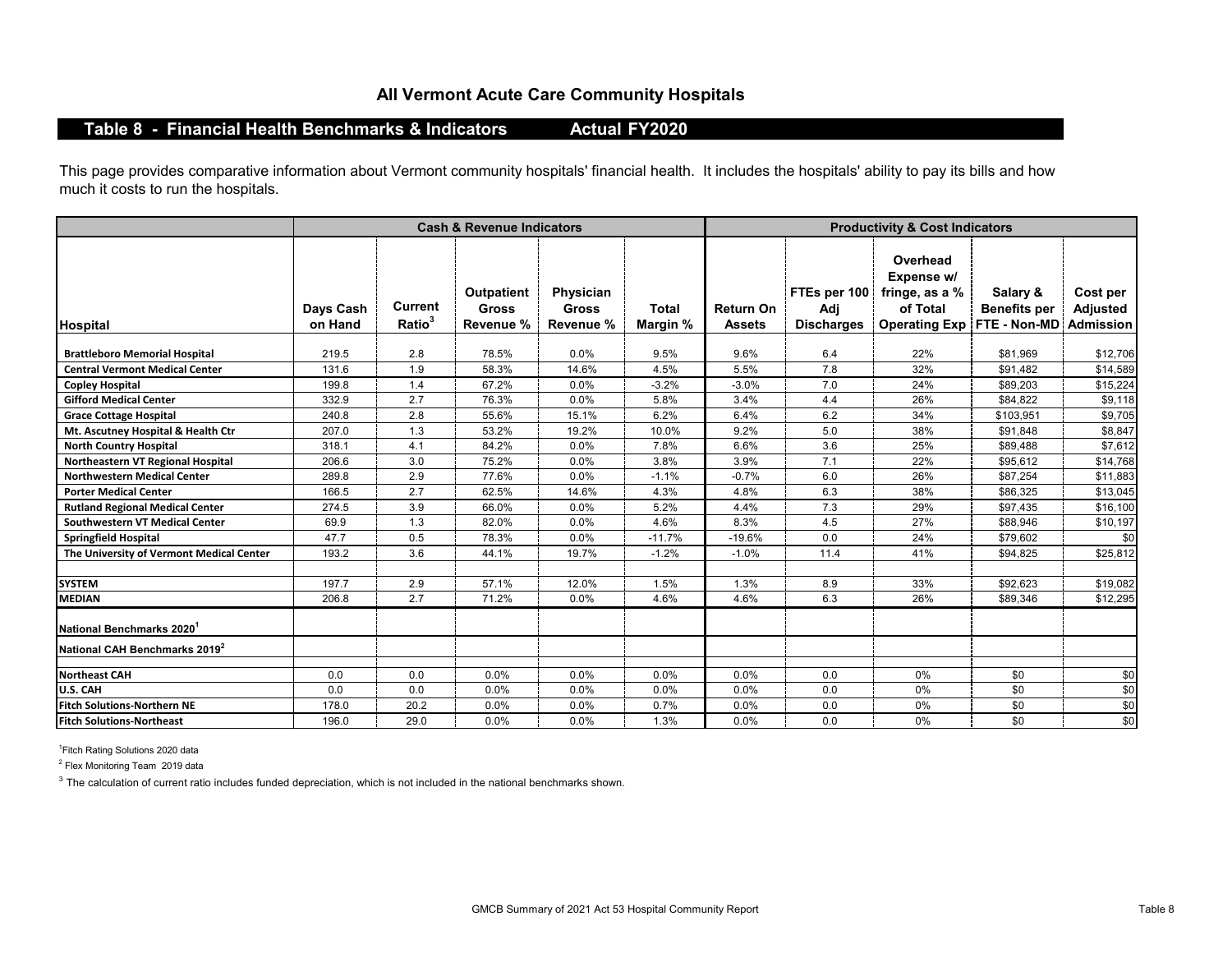### **All Vermont Acute Care Community Hospitals**

#### **Table 9 - Financial Health Benchmarks & Indicators**

**Actual FY2021**

This page provides comparative information about Vermont community hospitals' financial health. It includes the hospitals' ability to pay its bills and how much it costs to run the hospitals.

|                                           |                      |                               | <b>Cash &amp; Revenue Indicators</b>    |                                        |                          | <b>Productivity &amp; Cost Indicators</b> |                                                 |                                                                                                         |                                 |                      |  |
|-------------------------------------------|----------------------|-------------------------------|-----------------------------------------|----------------------------------------|--------------------------|-------------------------------------------|-------------------------------------------------|---------------------------------------------------------------------------------------------------------|---------------------------------|----------------------|--|
| <b>Hospital</b>                           | Days Cash<br>on Hand | Current<br>Ratio <sup>3</sup> | Outpatient<br><b>Gross</b><br>Revenue % | Physician<br><b>Gross</b><br>Revenue % | <b>Total</b><br>Margin % | <b>Return On</b><br><b>Assets</b>         | FTEs per<br><b>100 Adj</b><br><b>Discharges</b> | Overhead<br>Expense w/<br>fringe, as a %<br>of Total<br><b>Operating Exp   FTE - Non-MD   Admission</b> | Salary &<br><b>Benefits per</b> | Cost per<br>Adjusted |  |
| <b>Brattleboro Memorial Hospital</b>      | 213.6                | 3.3                           | 100.0%                                  | 0.0%                                   | 4.0%                     | 3.8%                                      | 0.0                                             | 0%                                                                                                      | \$123,620                       | \$0                  |  |
| <b>Central Vermont Medical Center</b>     | 114.1                | 2.1                           | 61.6%                                   | 13.7%                                  | 9.7%                     | 13.6%                                     | 0.0                                             | 0%                                                                                                      | \$100,676                       | \$0                  |  |
| <b>Copley Hospital</b>                    | 125.7                | 1.7                           | 77.7%                                   | 0.0%                                   | 10.2%                    | 12.8%                                     | 4.9                                             | 0%                                                                                                      | \$98,052                        | \$12,117             |  |
| <b>Gifford Medical Center</b>             | 326.4                | 2.8                           | 64.6%                                   | 14.7%                                  | 16.3%                    | 10.9%                                     | 0.0                                             | 0%                                                                                                      | \$87,736                        | \$0                  |  |
| <b>Grace Cottage Hospital</b>             | 233.6                | 2.1                           | 58.6%                                   | 16.2%                                  | 14.2%                    | 17.7%                                     | 6.2                                             | $0\%$                                                                                                   | \$107,548                       | \$10,181             |  |
| Mt. Ascutney Hospital & Health Ctr        | 246.1                | 1.5                           | 57.5%                                   | 18.2%                                  | 14.3%                    | 12.6%                                     | 0.0                                             | 0%                                                                                                      | \$94,038                        | \$0                  |  |
| <b>North Country Hospital</b>             | 315.3                | 4.7                           | 100.0%                                  | 0.0%                                   | 8.4%                     | 7.1%                                      | 0.0                                             | 0%                                                                                                      | \$135,466                       | \$0                  |  |
| Northeastern VT Regional Hospital         | 189.2                | 2.0                           | 79.7%                                   | 0.0%                                   | 6.7%                     | 7.4%                                      | 6.2                                             | 0%                                                                                                      | \$105,448                       | \$12,916             |  |
| <b>Northwestern Medical Center</b>        | 297.9                | 6.8                           | 80.9%                                   | 0.0%                                   | 11.6%                    | 9.0%                                      | 5.4                                             | 0%                                                                                                      | \$85,566                        | \$11,015             |  |
| <b>Porter Medical Center</b>              | 173.9                | 3.7                           | 66.8%                                   | 14.2%                                  | 10.7%                    | 12.6%                                     | 0.0                                             | 0%                                                                                                      | \$93,248                        | \$0                  |  |
| <b>Rutland Regional Medical Center</b>    | 274.3                | 4.1                           | 67.3%                                   | 0.0%                                   | 10.5%                    | 9.5%                                      | 0.0                                             | $0\%$                                                                                                   | \$97,172                        | \$0                  |  |
| <b>Southwestern VT Medical Center</b>     | 52.5                 | 1.0                           | 81.8%                                   | 0.0%                                   | 4.4%                     | 8.5%                                      | 0.0                                             | 0%                                                                                                      | \$88,301                        | \$0                  |  |
| <b>Springfield Hospital</b>               | 42.2                 | 1.6                           | 100.0%                                  | 0.0%                                   | 25.1%                    | 62.9%                                     | 0.0                                             | 0%                                                                                                      | \$83,298                        | \$0                  |  |
| The University of Vermont Medical Center  | 198.8                | 3.9                           | 46.2%                                   | 19.5%                                  | 7.1%                     | 6.2%                                      | 0.0                                             | 0%                                                                                                      | \$102,709                       | \$0                  |  |
| <b>SYSTEM</b>                             | 196.2                | 3.3                           | 60.8%                                   | 12.0%                                  | 8.6%                     | 8.3%                                      | 0.6                                             | 0%                                                                                                      | \$101.039                       | \$1,332              |  |
| <b>MEDIAN</b>                             | 206.2                | 2.5                           | 72.5%                                   | 0.0%                                   | 10.3%                    | 10.2%                                     | 0.0                                             | 0%                                                                                                      | \$97,612                        | \$0                  |  |
| National Benchmarks 2020 <sup>1</sup>     |                      |                               |                                         |                                        |                          |                                           |                                                 |                                                                                                         |                                 |                      |  |
| National CAH Benchmarks 2019 <sup>2</sup> |                      |                               |                                         |                                        |                          |                                           |                                                 |                                                                                                         |                                 |                      |  |
| <b>Northeast CAH</b>                      | 0.0                  | 0.0                           | 0.0%                                    | 0.0%                                   | 0.0%                     | 0.0%                                      | 0.0                                             | 0%                                                                                                      | \$0                             | \$0                  |  |
| U.S. CAH                                  | 0.0                  | 0.0                           | 0.0%                                    | 0.0%                                   | 0.0%                     | 0.0%                                      | 0.0                                             | 0%                                                                                                      | \$0                             | \$0                  |  |
| <b>Fitch Solutions-Northern NE</b>        | 0.0                  | 0.0                           | 0.0%                                    | 0.0%                                   | 0.0%                     | 0.0%                                      | 0.0                                             | 0%                                                                                                      | \$0                             | \$0                  |  |
| <b>Fitch Solutions-Northeast</b>          | 0.0                  | 0.0                           | 0.0%                                    | 0.0%                                   | 0.0%                     | 0.0%                                      | 0.0                                             | 0%                                                                                                      | \$0                             | \$0                  |  |

<sup>1</sup> Fitch Rating Solutions 2020 data

<sup>2</sup> Flex Monitoring Team 2019 data

 $3$  The calculation of current ratio includes funded depreciation, which is not included in the national benchmarks shown.